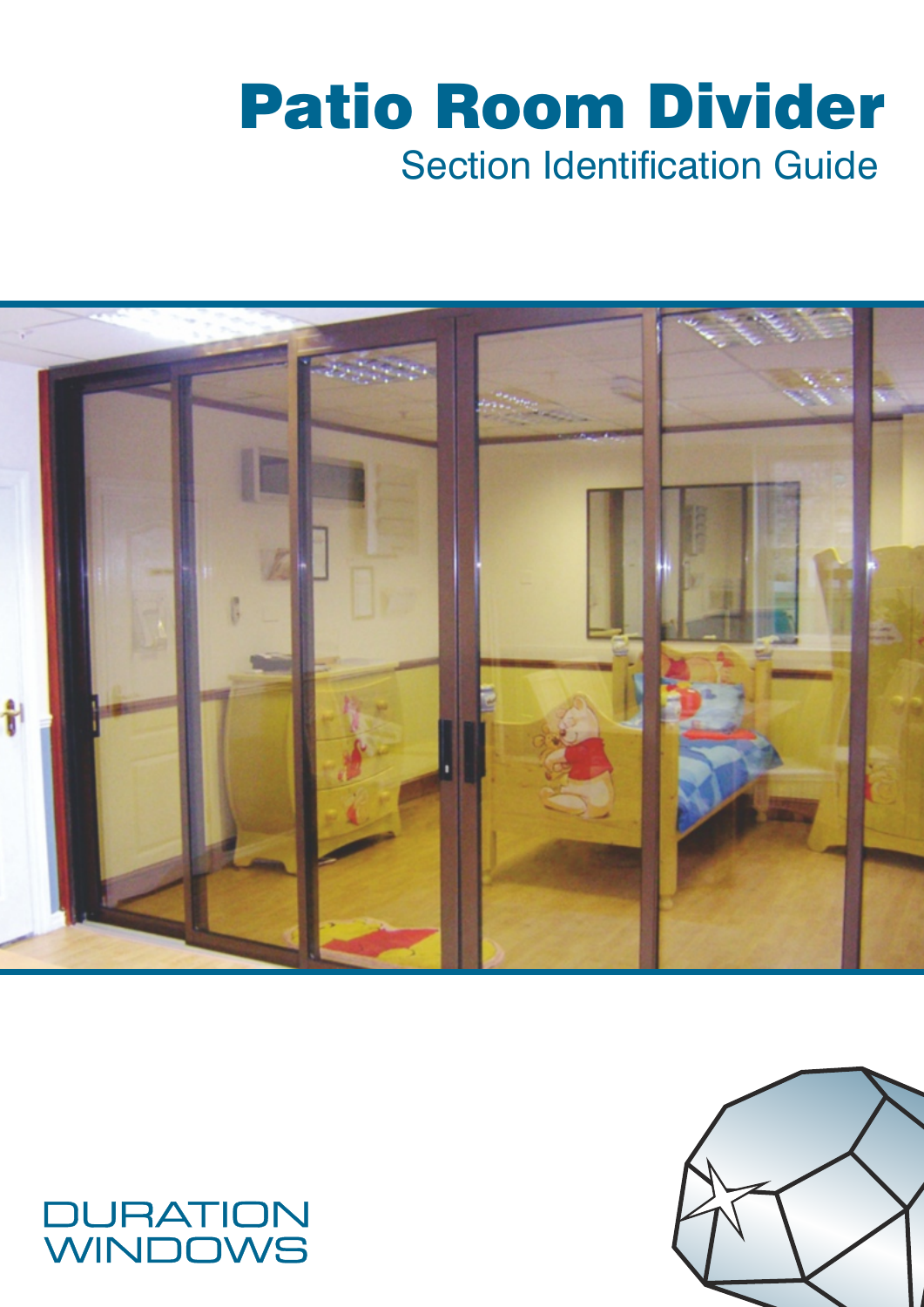### **Contents**

#### **Profiles**

| <b>Outer Frame &amp; Low Threshold</b><br>Sash & Interlocks | 3      |
|-------------------------------------------------------------|--------|
| <b>Section Drawings</b>                                     |        |
| Three Track Head & Low Threshold<br>Three Track Jamb        | 5<br>6 |
| Interlock & Meeting Stile                                   | 7      |
| <b>Outer Frame Assembly</b>                                 |        |

We reserve the right to make changes to the product specification as technical developments dictate, and without prior notice. Pictures shown are for illustrative purposes and are not binding in detail, colour or specification.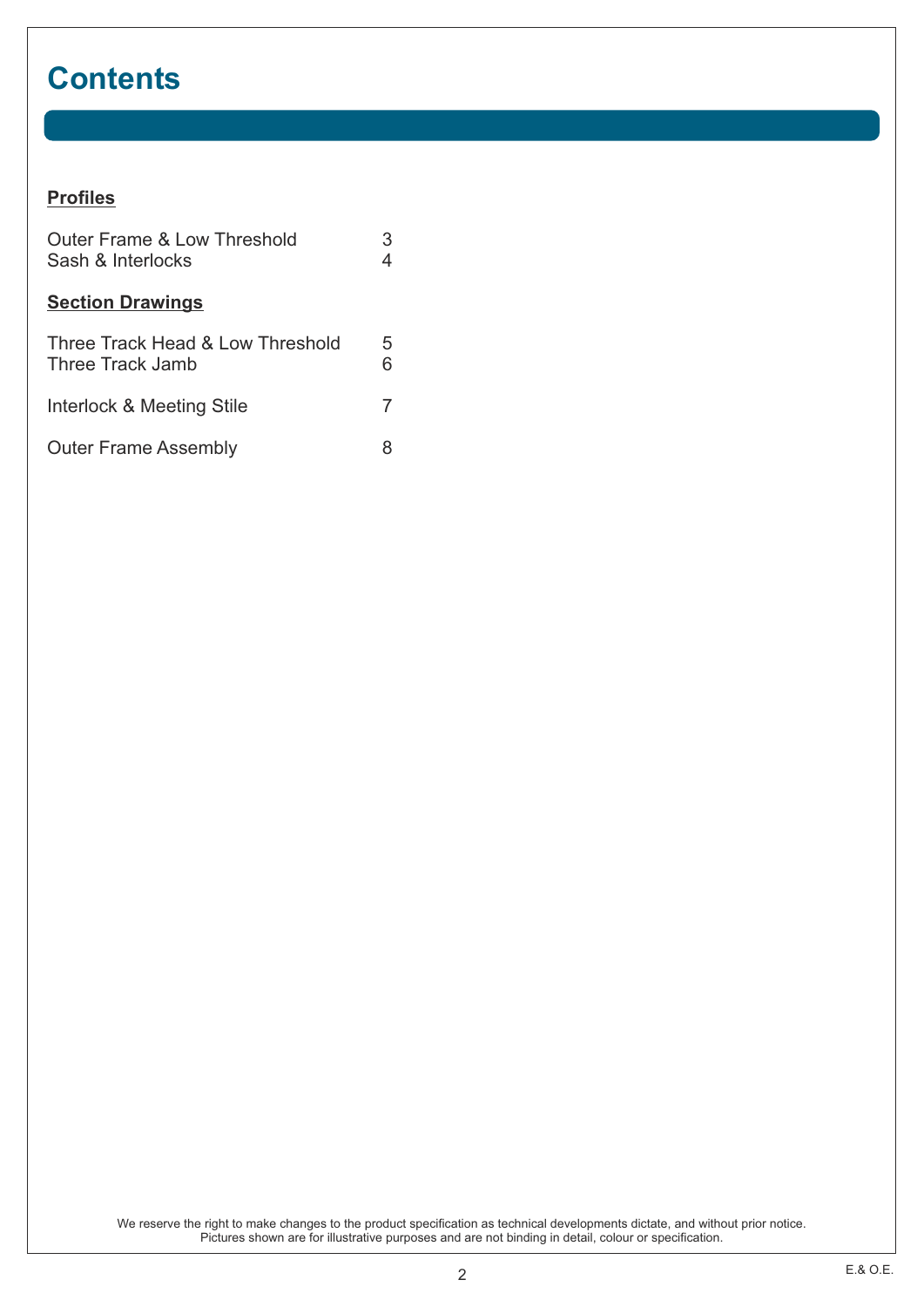### **Outer Frames & Low Threshold**

#### **SL310 - Outer Frame**



#### **SL050 - PVC Cover Trim**



#### **SWL1190 - Low Threshold**

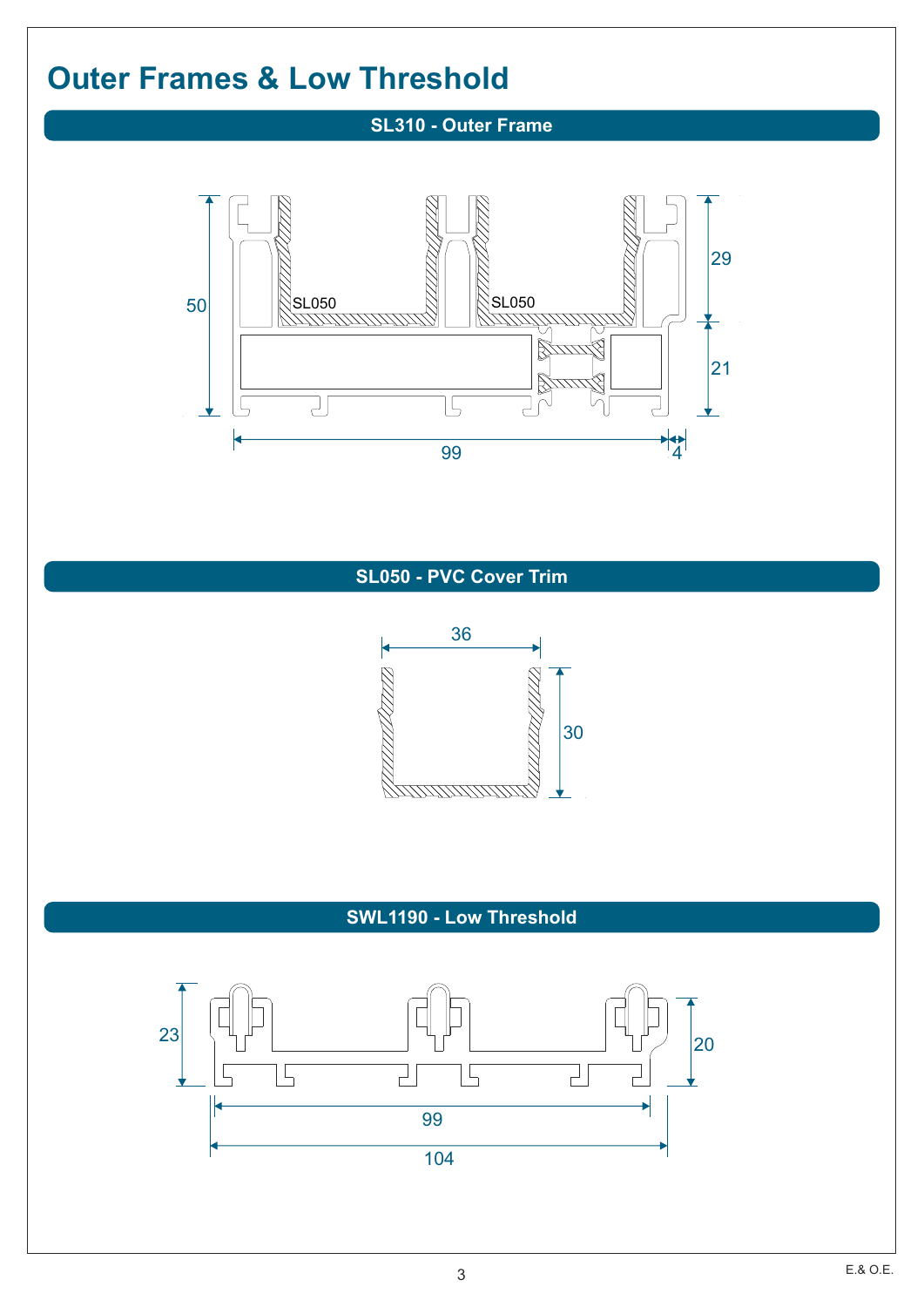### **Sashes & Interlocks**

#### **SL021 - Sash Bottom / Top Rail SL020 - Sash Jamb**





#### **SL030 / SL051 - Interlock**





#### **SL140 - Meeting Stile**

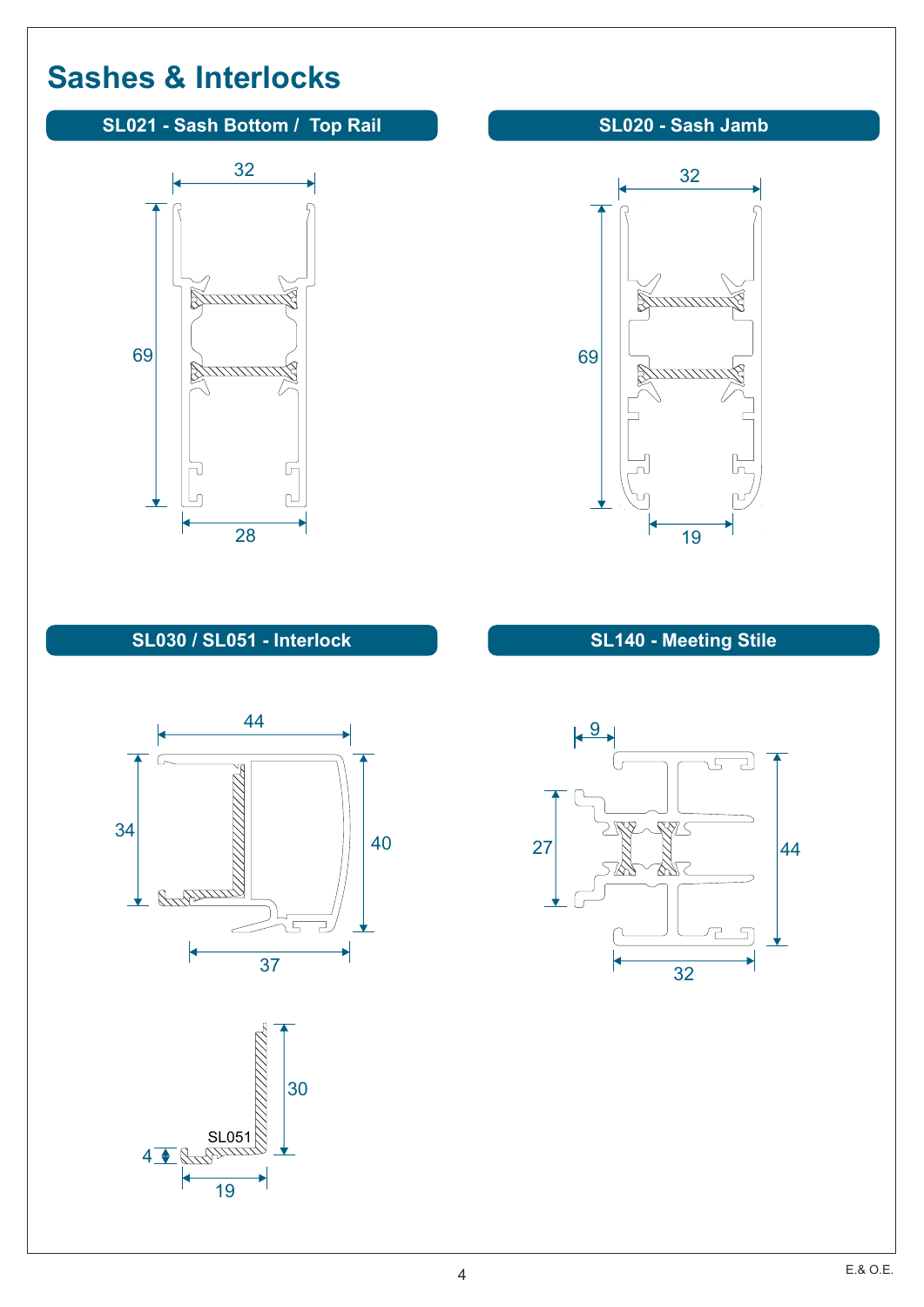### **Three Track**

#### **Head & Low Threshold**

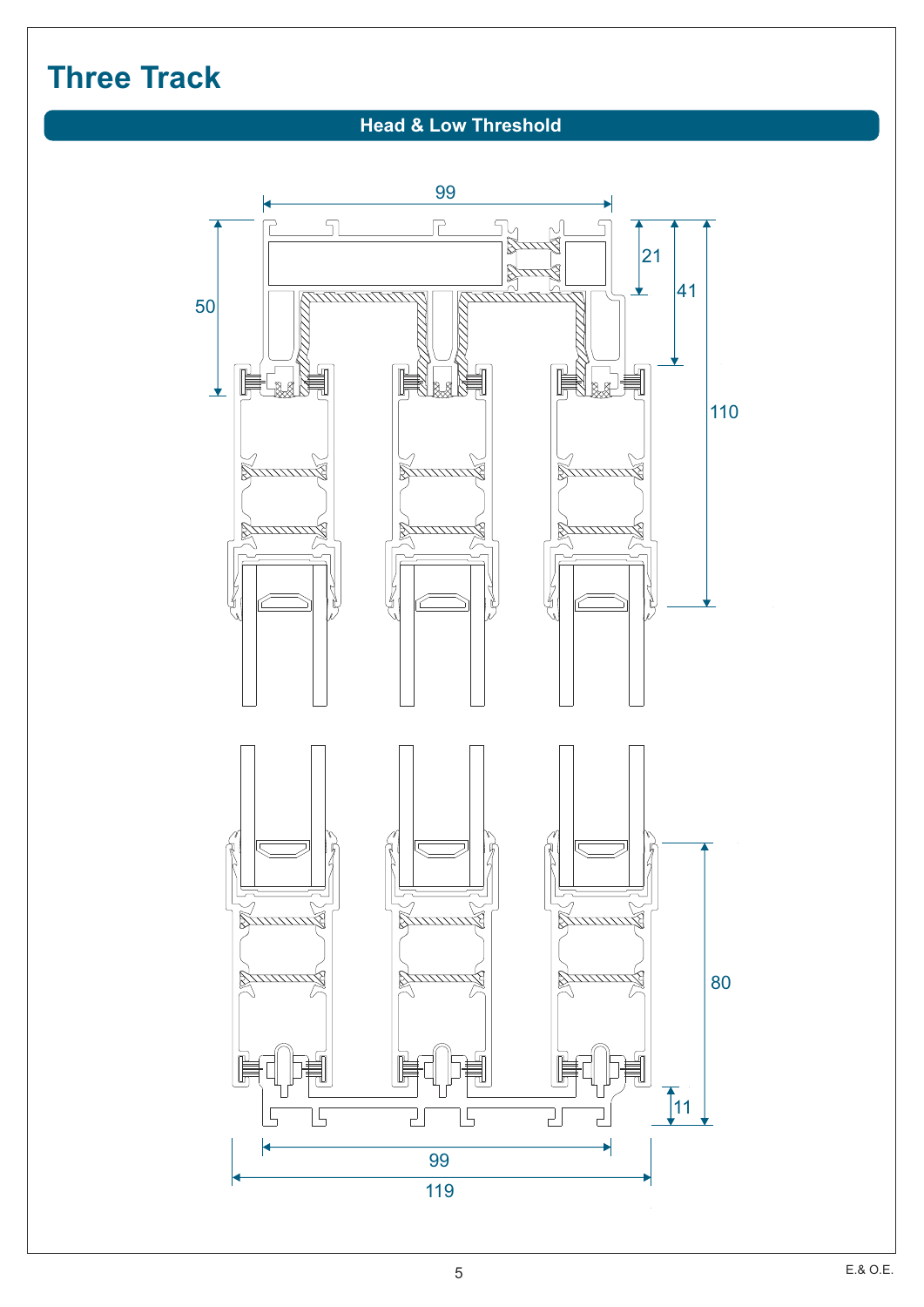## **Three Track**

 **Jamb**

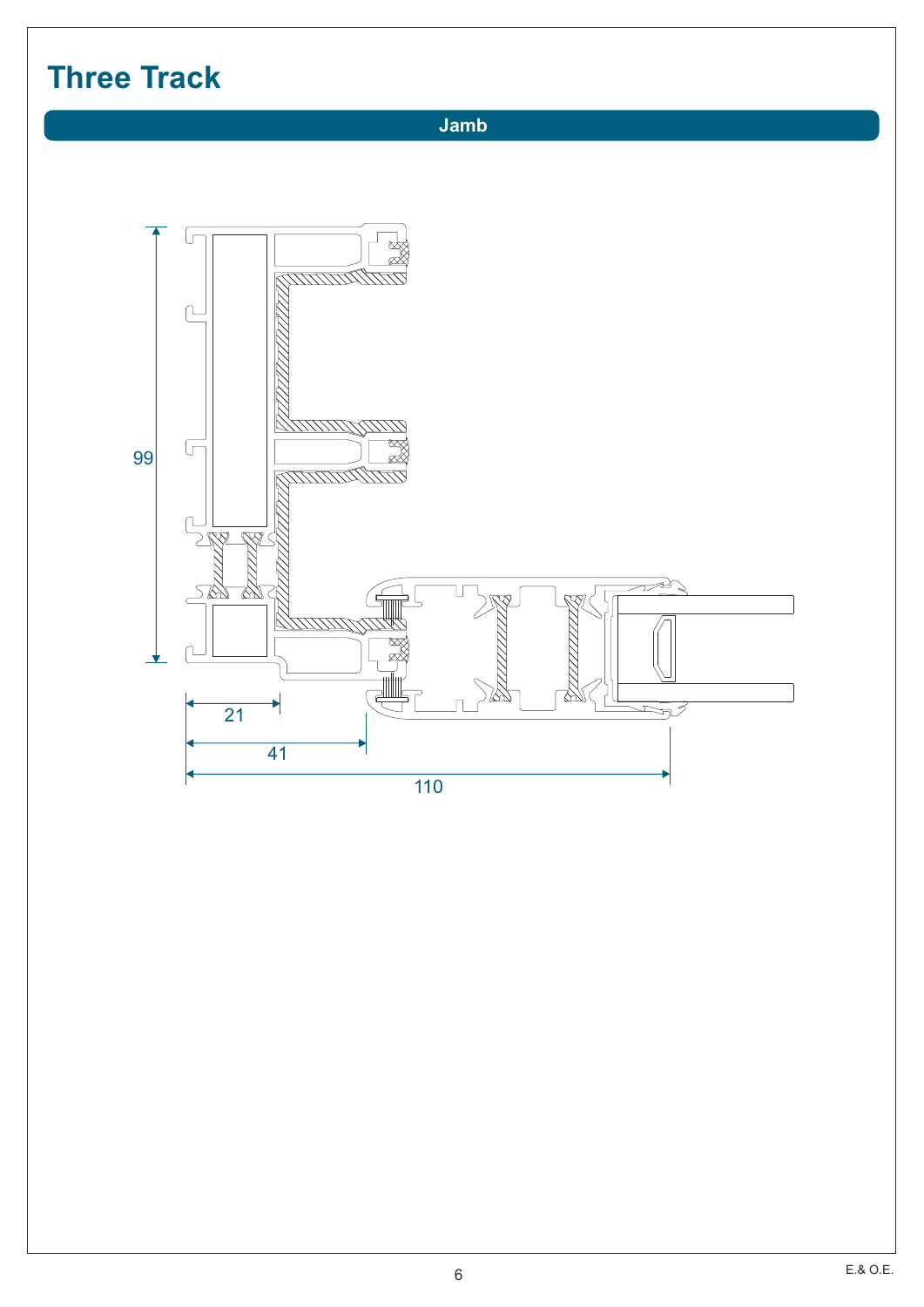## **Interlock & Meeting Stile**

#### **Standard Interlock**



### **For 4 & 6 Panel Doors**

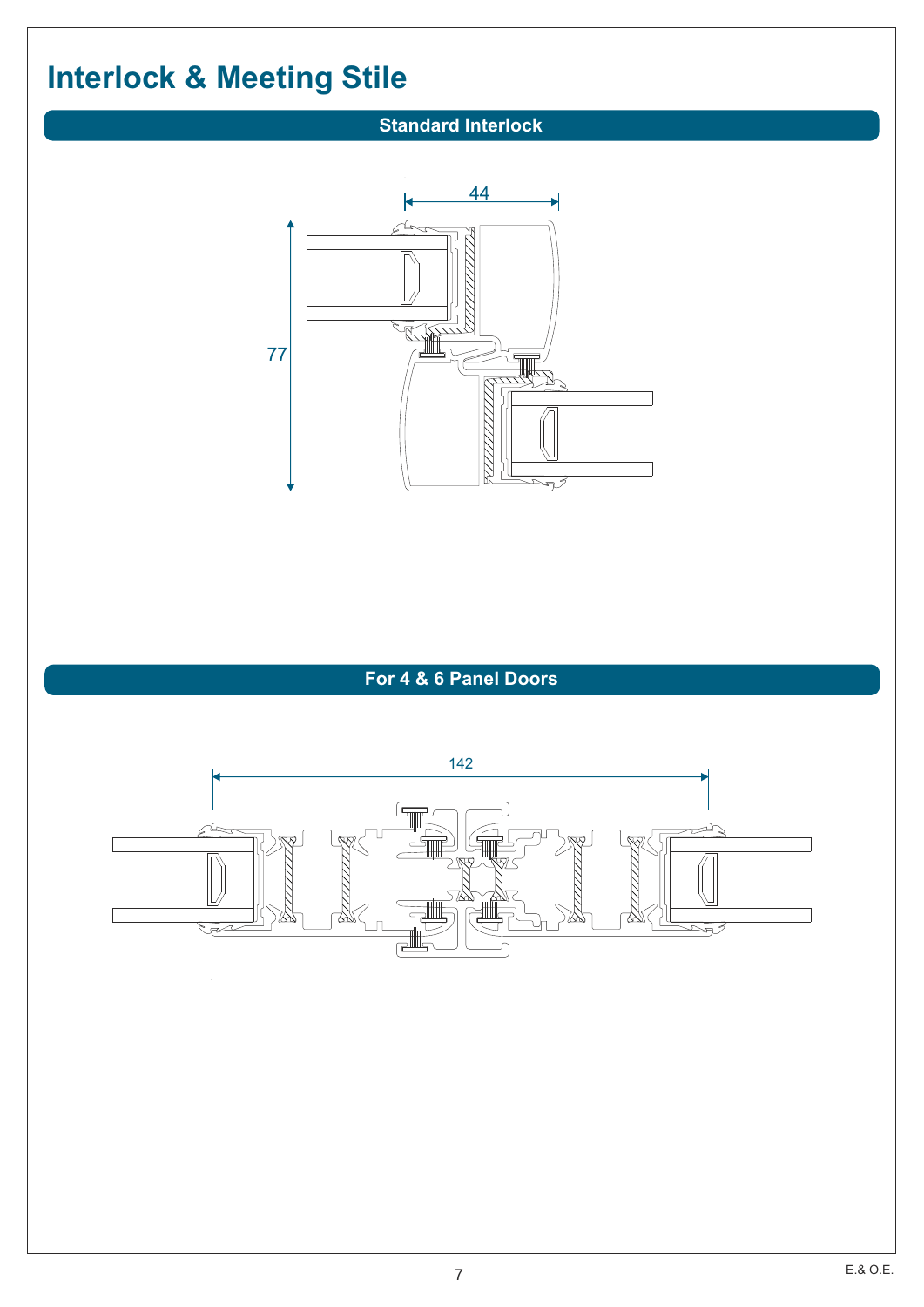### **Outer Frame Assembly**